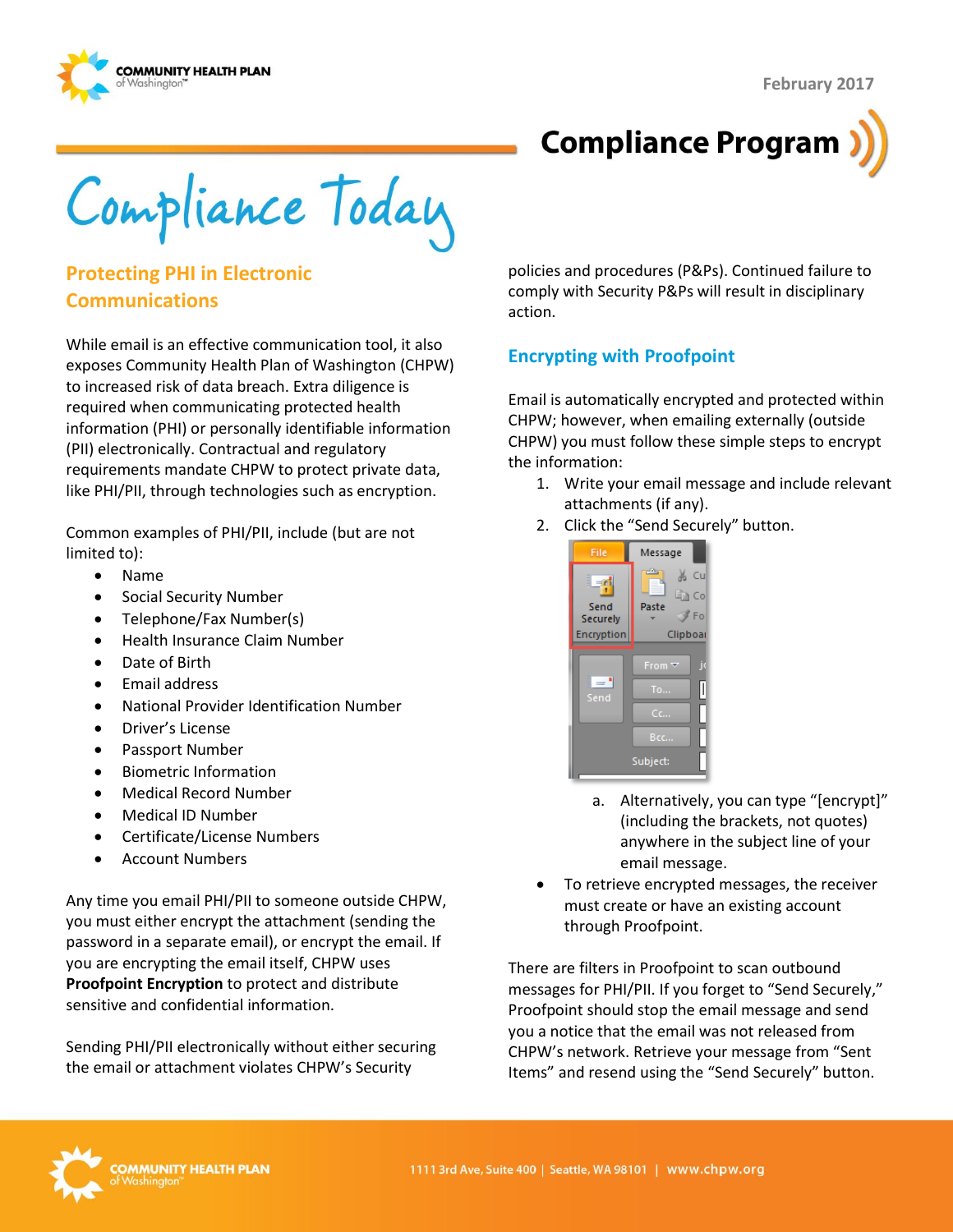



Compliance Today

If you need to email a large file containing PHI/PII outside of CHPW, submit a ticket to the IS&T Help Desk for assistance in using secure FTP transfer or another secure option.

For more information:

- *[HIPAA Security](http://chpsp/PP/Compliance/HIPAA%20Security%20Policy%20-%20CO330.pdf)* policy (CO330)
- *[Member Privacy: Workforce Member](http://chpsp/PP/Compliance/Member%20Privacy-Workforce%20Member%20Responsibilities%20Procedure%20-%20CO317.pdf)  [Responsibilities](http://chpsp/PP/Compliance/Member%20Privacy-Workforce%20Member%20Responsibilities%20Procedure%20-%20CO317.pdf)* procedure (CO317)
- [Compliance Encryption Tips](http://chpsp/Comp/Compliance%20Tips/Encryption.aspx)

# **Cybersecurity: Protecting CHPW Data with Vendor Partners**

As you are aware, CHPW recently disclosed two data security incidents, which occurred in our vendors' computing environment [\(read more here\)](http://chpw.org/about-us/press-room/notice-of-data-security-incident). These incidents highlight the importance of protecting PHI and PII, especially when accessed or stored by a third party.

Although specific terms in our contracts outline requirements to safeguard CHPW's PHI and PII while in our vendors' possession, contractual language alone is not enough protection in the increasingly complex world of cyber-crime. It is one thing to ensure that data is transported and delivered safely from CHPW to vendors by utilizing a number of safety protocols (e.g. Proofpoint, secured FTP, encrypted data transport, dedicated private telecommunications connectivity), but once the data is safely delivered, CHPW must take additional actions to ensure the vendor is protecting CHPW's data properly.

While part of the CHPW Cybersecurity Task Force strategy has been to recognize and defend against security risks, CHPW has and will continue to proactively strengthen these disciplines by engaging an outside industry expert, Anitian Intelligent Information Security. Part of the engagement with Anitian is to assist CHPW in developing a Vendor Security Assessment Program. Once implemented, CHPW will use the Program to ensure that CHPW data in the hands of our vendors is better protected from cyberattacks.

Things to remember in order to protect CHPW data include:

- Only use the minimum amount of PHI/PII absolutely necessary to accomplish the intended purpose of the use, disclosure, or request.
- Being aware of which vendors you work with that have access to, or store, PHI/PII in their computing environments.
	- o Audit vendors that access or store PHI/PII to ensure data security protections.
- Utilize de-identified PHI/PII as much as possible; unless there is an absolute need for PHI/PII identifiers.

For more information:

- Contact the Compliance department.
- Contact the IS&T department (for assistance in securely communicating PHI/PII).
- Contact the Legal department (for assistance related to agreements or contract language).
- *[Member Privacy: Workforce Member](http://chpsp/PP/Compliance/Member%20Privacy-Workforce%20Member%20Responsibilities%20Procedure%20-%20CO317.pdf)  [Responsibilities](http://chpsp/PP/Compliance/Member%20Privacy-Workforce%20Member%20Responsibilities%20Procedure%20-%20CO317.pdf)* procedure (CO317)
- *[Member Privacy: PHI Use and Disclosure](http://chpsp/PP/Compliance/Member%20Privacy-PHI%20Use%20and%20Disclosure%20Procedure%20-%20CO316.pdf)* procedure (CO316)
- *[HIPAA Security](http://chpsp/PP/Compliance/HIPAA%20Security%20Policy%20-%20CO330.pdf)* policy (CO330)
- *[Member Privacy](http://chpsp/PP/Compliance/Member%20Privacy%20Policy%20-%20CO298.pdf)* policy (CO298)

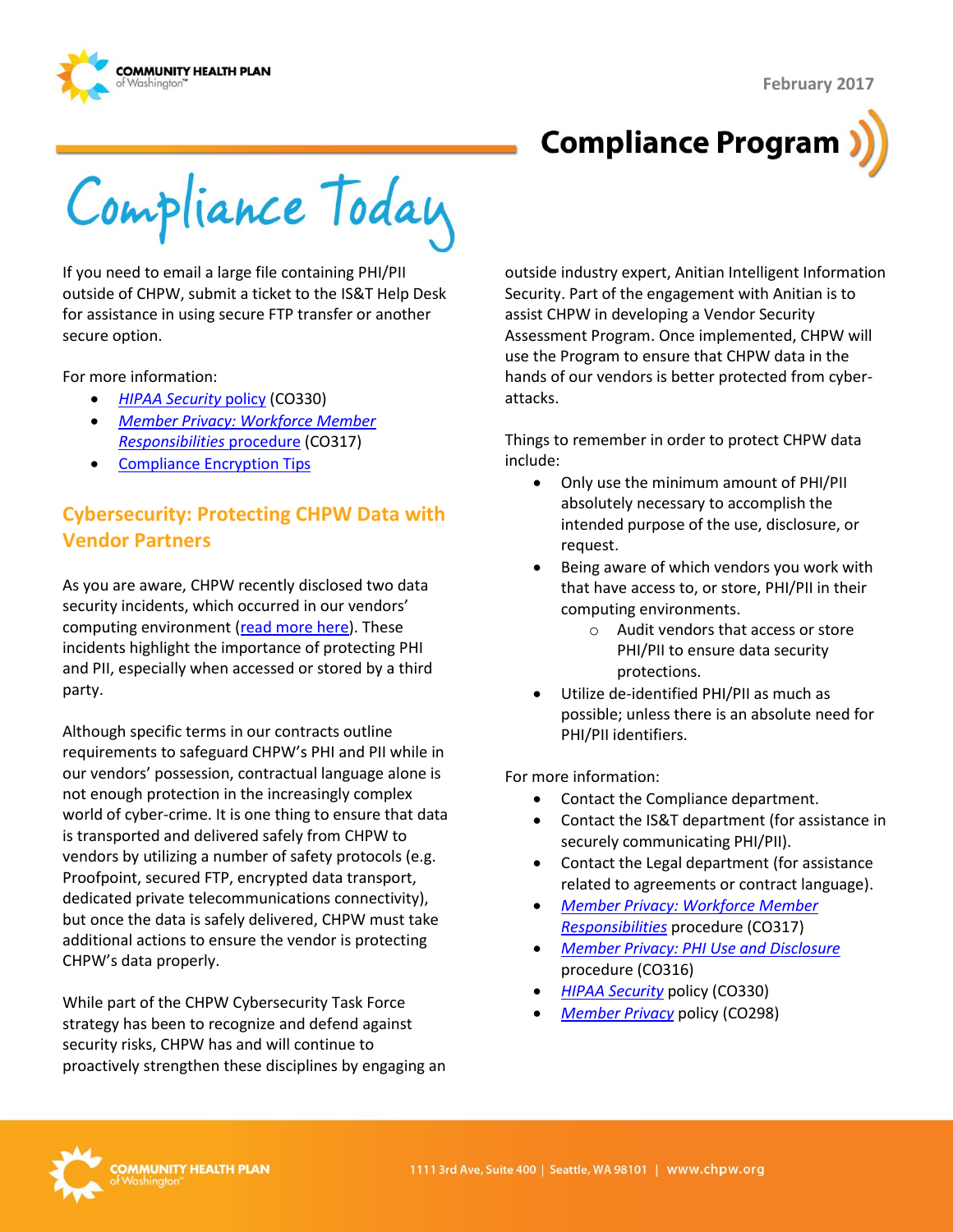



Compliance Today

## **Delegated Vendor Oversight: Engaging Vendors and Contract Requirements**

CHPW maintains a Delegated Vendor Oversight (DVO) Program to ensure CHPW meets its contractual and regulatory obligations. The DVO Program has two parts: (1) ensure evaluation/pre-assessment of potential vendors is completed and (2) oversight/monitoring of business owners who have delegated relationships with vendors. By design, both parts of the DVO Program ensure CHPW meets contractual and regulatory requirements as though CHPW itself were performing the delegated function. CHPW remains ultimately responsible for any performance deficiencies of its First Tier, Downstream, and Related Entities (FDRs).

A **First Tier Entity** is any party that enters into a written arrangement with CHPW to provide administrative services or healthcare services to our members. The term "subcontractors" is the equivalent of a first tier entity. A **Downstream Entity** is any party that enters into a written arrangement, below the level of the arrangement between CHPW and a first tier entity. The term **Related Entity** means any entity that is related to CHPW by common ownership or control and performs some of CHPW's management functions under contract or delegation.

Delegation occurs when CHPW has a contract with a delegated vendor to provide administrative or health care services for members on CHPW's behalf, thereby granting the FDR the authority to make decisions or perform a core administrative function that CHPW would otherwise perform.

The CHPW business owner is responsible for the function if it were to be performed by CHPW (i.e., not be delegated), is responsible for fully understanding the delegated vendor relationship and be in a position to influence and enforce the delegated vendor's contractual obligations to CHPW.

The business owner remains responsible for evaluating the delegated vendor, including conducting the preassessment, reviewing and approving the delegated vendor contract language, ongoing monitoring and auditing activities, initiating and monitoring Corrective Action Plans (CAPs), and providing the Compliance department with monthly status reports of the delegated vendor.

Prior to contracting with any delegated vendor, business owners must conduct a pre-assessment to evaluate the FDR's ability to: (1) meet CHPW's obligations under its contracts with CMS, HCA, or other payors, and; (2) meet all regulatory obligations applicable to CHPW, as well as NCQA accreditation standards.

When considering a potential delegated vendor relationship, the business owner is responsible for engaging subject matter experts (SMEs), including (but not limited to) the Compliance Officer, DVO Program Manager, analysts, the Legal department, and other decision makers. More specifically, business owners are responsible for:

- Conducting a pre-assessment;
- Identifying reporting and monitoring activities to be conducted;
- Defining audit schedules;
- Obtaining necessary approval to enter into a delegated vendor relationship;
- Providing the delegated vendor with CHPW's Standards of Conduct and Compliance/FWA training materials, as well as CHPW P&Ps relevant to the delegated function.
	- o Alternatively, obtaining, reviewing, editing, and approving the delegated

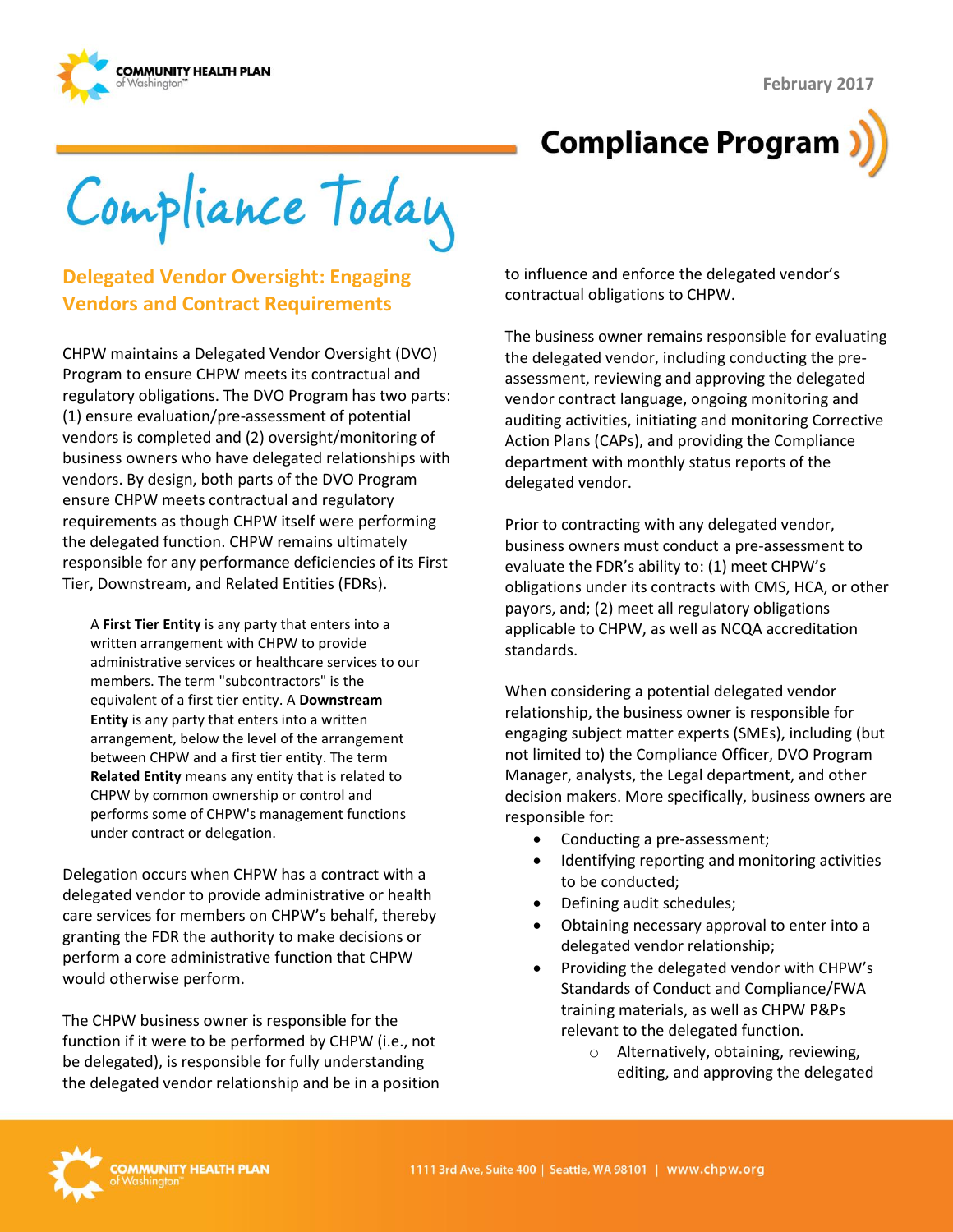



Compliance Today

vendor's P&Ps relevant to the delegated function (these materials must meet CHPW's procedural, contractual, and regulatory requirements).

Each delegated vendor signs a Delegated Services Agreement (DSA), Service Level Agreement (SLA), or other contractual instrument ("Agreement"), and, as applicable, a BAA. The agreement(s) detail CHPW's performance standards for the activities or functions delegated and protections for PHI.

For more information:

- Contact Josh Martin, DVO Program Manager at ext. 8805, or a[t josh.martin@chpw.org.](mailto:josh.martin@chpw.org)
- *[Delegated Vendor Oversight](http://chpsp/PP/Compliance/Delegated%20Vendor%20Oversight%20Policy%20-%20CO321.pdf)* policy (CO321).
- *[Delegated Vendor Oversight Program](http://chpsp/PP/Compliance/Delegated%20Vendor%20Oversight%20Program%20Description%20-%20CO-PROG5.pdf)*  description.
- [DVO Toolkit:](http://chpsp/Comp/DVO%20Toolkit/Forms/AllItems.aspx)
	- o *[Delegated Vendor Criteria](http://chpsp/Comp/DVO%20Toolkit/Delegated%20Vendor%20Criteria%20-%20FINAL.docx)* (to assist in identifying whether a vendor is a delegate).
	- o *[Delegated Vendor Requirements](http://chpsp/Comp/DVO%20Toolkit/Delegated%20Vendor%20Requirements%20-%20FINAL.docx)* (outlines pre- and post-contracting requirements and detailed contract provisions).

# **Getting to Know the Compliance Department: Meg O'Connor**



Meg is celebrating her  $10^{th}$  year at CHPW and serves as Compliance Specialist I. Meg brings with her many years of experience in health care; working in the Emergency Department of a hospital and at Blue Cross Blue Shield of Denver.

Meg is passionate about health care because she believes that every human has a basic right to health care. "When we help our community/tribe become as healthy as possible, we ALL benefit," she says. She feels that people should not have to choose between paying bills, eating, or getting the basic health care they need. The best part about her job at CHPW is that, "I get to help all departments be compliant, which means we have more room to grow and are successful as a plan of choice because we do it right."

Outside of work, Meg enjoys spending her time crafting, gaming, and with her two cats (Varric and Pumpkin). Those who know Meg, know that she is a huge trivia buff and finds the etymology of language

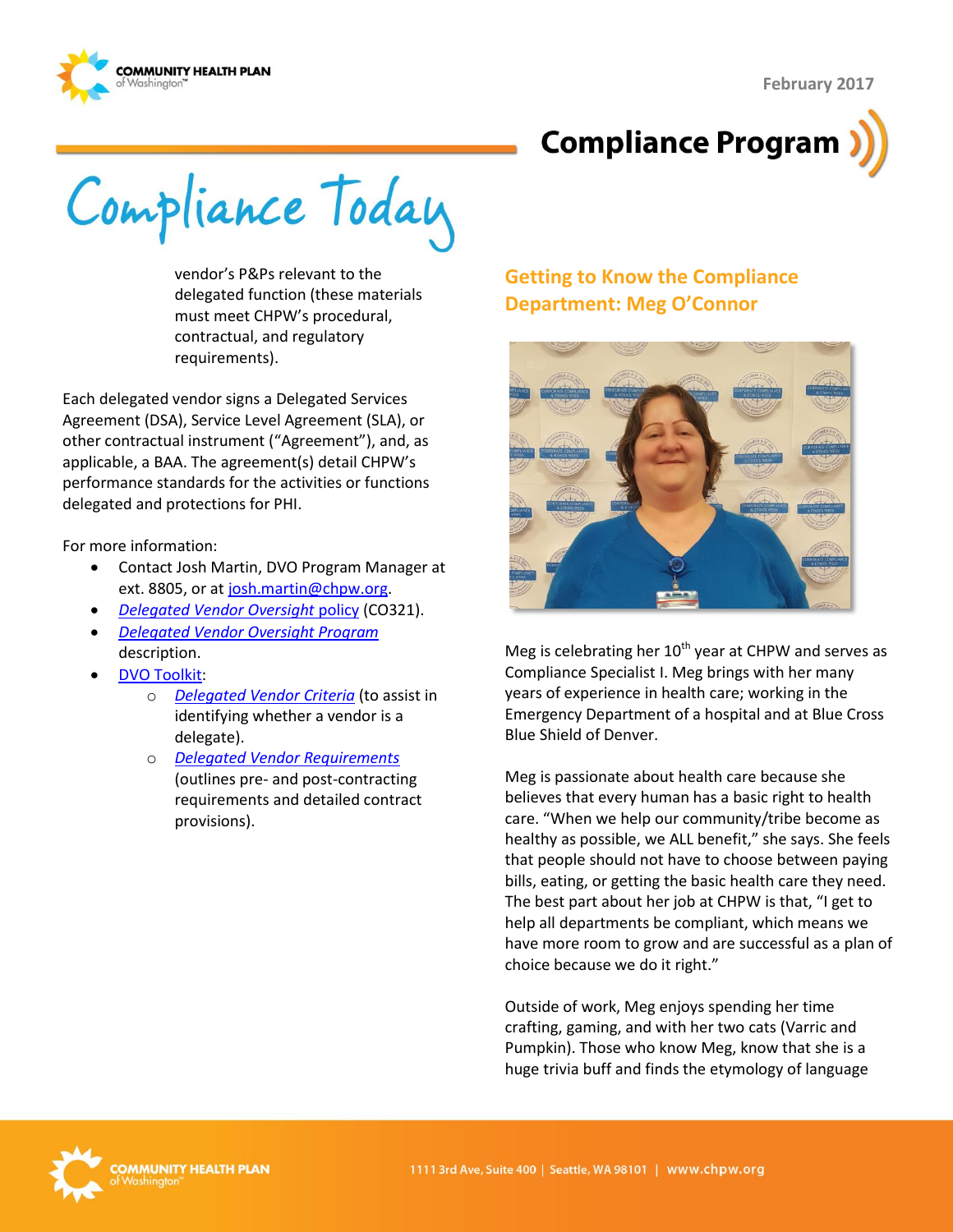



# **Compliance Program**

Compliance Today

fascinating. She is also very versed in French.

Meg and the Compliance team are located on the  $9<sup>th</sup>$ floor. Come by and say hi!

## **Compliance Hotline: (800) 826-6762**

**Effective Lines of Communication** is one of the Seven Elements of an Effective Compliance Program. In this element, CHPW must have a system in place to receive, record, respond to, and track compliance-related questions, reports of suspected or detected noncompliance, and potential fraud, waste, or abuse (FWA) from workforce members, plan members, and first tier, downstream, and related entities (FDR). Mechanisms for reporting must maintain confidentiality and allow anonymity, if desired.

Each workforce member has a duty to report any potential compliance or ethics concerns, potential noncompliance, or FWA. CHPW provides access to a confidential **Compliance Hotline** for workforce members to report instances of suspected or detected non-compliance, potential FWA, and other compliance and ethics concerns. The Hotline is operated and available 24 hours a day, seven days a week at **(800) 826-6762**, by NAVEX**.**

In order to ensure confidentiality and comfort in reporting, the Hotline vendor does not trace or record calls. If you choose to remain anonymous, no one will attempt to identify you. If you choose to identify yourself, CHPW will keep your identity confidential, to the fullest extent possible or allowed by law.

When you make a report, the Compliance Hotline representative documents your concern(s) and comment(s). The Hotline vendor then forwards the report to the CHPW VP of Talent and Business Process

Management for investigation and resolution. Investigation and resolution may involve other departments, including Compliance, Legal, or other CHPW management. You can request an update on the progress or outcome of the investigation by contacting the Compliance Hotline (even if reported confidentially; you will receive a tracking number).

CHPW prohibits retaliation for compliance-related questions or reports of potential non-compliance or potential FWA made in good faith. Making deliberately false or malicious reports is prohibited. If you feel you have been threatened or intimidated after making a report, or prior to making a report, notify the HR department or the Compliance Officer.

## **Reminders/Updates**

#### **2017 CMS Audit Protocols**

CMS has released the 2017 Audit Protocols, which are located at: T:\Public\Medicare\CMS Audit Protocols\2017 CMS Audit Protocols. CHPW Medicare Advantage (MA) business owners must use these updated protocols to conduct MA audits of their operational areas to ensure compliance.

#### **HPMS Memos**

Did you know you can receive Health Plan Management System (HPMS) memos without gaining access to the HPMS system? If you need HPMS memo guidance, visit the [CMS website](https://www.cms.gov/Medicare/Medicare-Advantage/MedicareAdvantageApps/) and follow the instructions to join the "PLAN listserv." You must also include our Medicare Advantage contract number (H5826) in your request.